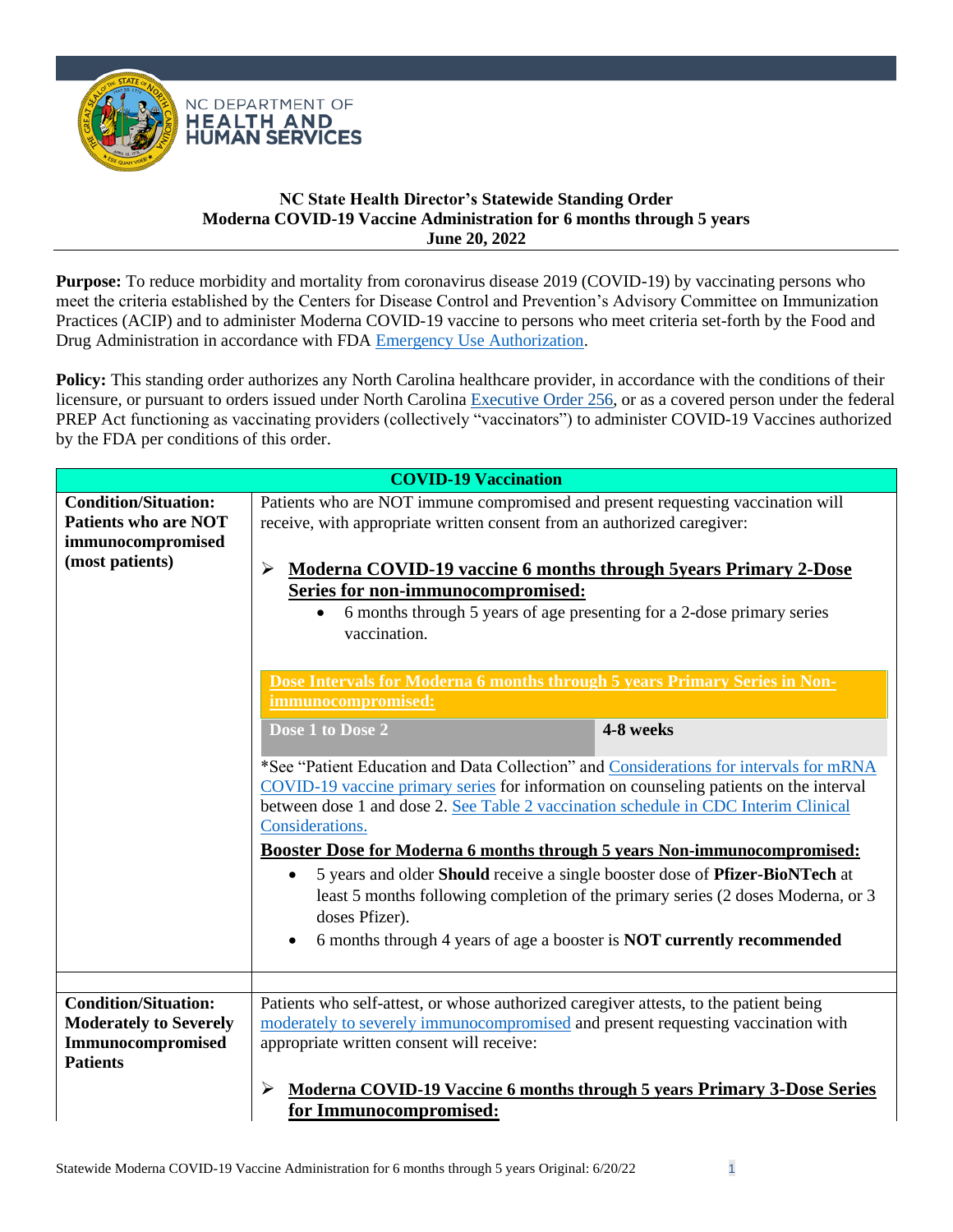

|                            | $\bullet$                                                                                                                                                       | 6 months through 5 years of age presenting for a 3-dose primary series                          |
|----------------------------|-----------------------------------------------------------------------------------------------------------------------------------------------------------------|-------------------------------------------------------------------------------------------------|
|                            | vaccination.                                                                                                                                                    |                                                                                                 |
|                            |                                                                                                                                                                 | Dose Intervals for Moderna 6 months through 5 years Primary Series in Moderate                  |
|                            | to Severely immunocompromised:                                                                                                                                  |                                                                                                 |
|                            | Dose 1 to Dose 2                                                                                                                                                | 4 weeks                                                                                         |
|                            | Dose 2 to Dose 3                                                                                                                                                | At least 4 weeks                                                                                |
|                            |                                                                                                                                                                 | See Table 3. COVID-19 vaccination schedule for people who are moderately or severely            |
|                            | immunocompromised                                                                                                                                               |                                                                                                 |
|                            |                                                                                                                                                                 |                                                                                                 |
|                            | <b>Booster Dose for Immunocompromised:</b>                                                                                                                      |                                                                                                 |
|                            | 5 years and older Should receive a single booster dose of Pfizer-BioNTech at                                                                                    |                                                                                                 |
|                            | least 3 months following completion of the 3-dose primary series.<br>6 months through 4 years of age a booster is <b>NOT</b> currently recommended<br>$\bullet$ |                                                                                                 |
|                            |                                                                                                                                                                 |                                                                                                 |
| <b>Condition</b>           |                                                                                                                                                                 | In addition to criteria above, the following conditions regarding consent must be met:          |
|                            | $\bullet$                                                                                                                                                       | Patients (recipients of vaccine) 6 months through 5 years of age                                |
|                            |                                                                                                                                                                 | presenting for a 1 <sup>st</sup> , $2nd$ or $3rd$ primary series dose and whose parent or legal |
|                            |                                                                                                                                                                 | guardian has provided written consent to the vaccine will be vaccinated under                   |
|                            |                                                                                                                                                                 | FDA-Emergency Use Authorization (EUA) status. (See table below for                              |
|                            | clarification).                                                                                                                                                 |                                                                                                 |
|                            |                                                                                                                                                                 |                                                                                                 |
|                            | <b>Assessment Criteria</b>                                                                                                                                      |                                                                                                 |
| <b>Assessment Criteria</b> |                                                                                                                                                                 | Patients shall be vaccinated with Moderna COVID-19 Vaccine based on:                            |
|                            | 1.                                                                                                                                                              | The conditions/situations of this order (see above).                                            |
|                            |                                                                                                                                                                 |                                                                                                 |
|                            |                                                                                                                                                                 | 2. If patient is presenting for first dose of Moderna: ensure there is no history of            |
|                            |                                                                                                                                                                 | previous COVID-19 vaccination, regardless of brand.                                             |
|                            |                                                                                                                                                                 | 3. If patient is presenting for second or third dose of primary series of Moderna,              |
|                            |                                                                                                                                                                 | ensure that the minimum interval between doses has been met (see appropriate                    |
|                            |                                                                                                                                                                 | Tables above or CDC Clinical Considerations Vaccination Schedulefor further                     |
|                            | guidance).                                                                                                                                                      | 4. Moderately and severely immunocompromised people ages 5 and older who                        |
|                            |                                                                                                                                                                 | qualify for a third dose of an mRNA primary series should receive a booster dose                |
|                            |                                                                                                                                                                 | at least 3 months after 3 <sup>rd</sup> dose for a total of 4 doses.                            |
|                            | <b>Plan of Care</b>                                                                                                                                             |                                                                                                 |
| <b>Actions</b>             | <b>Patient Education and Data Collection</b>                                                                                                                    |                                                                                                 |
|                            |                                                                                                                                                                 | Prior to patients receiving the COVID-19 vaccine, the vaccinator or designee (if delegation     |
|                            |                                                                                                                                                                 | permitted by licensure and/or law) shall provide anticipatory guidance regarding                |
|                            | vaccination to the patient, which at a minimum shall include:                                                                                                   |                                                                                                 |
|                            |                                                                                                                                                                 | 1. Review CDC Pre-Vaccination Checklist for COVID-19 Vaccine                                    |
|                            | they would like to return for their second shot.                                                                                                                | 2. Provide education on optimal vaccine intervals so that the patient can choose when           |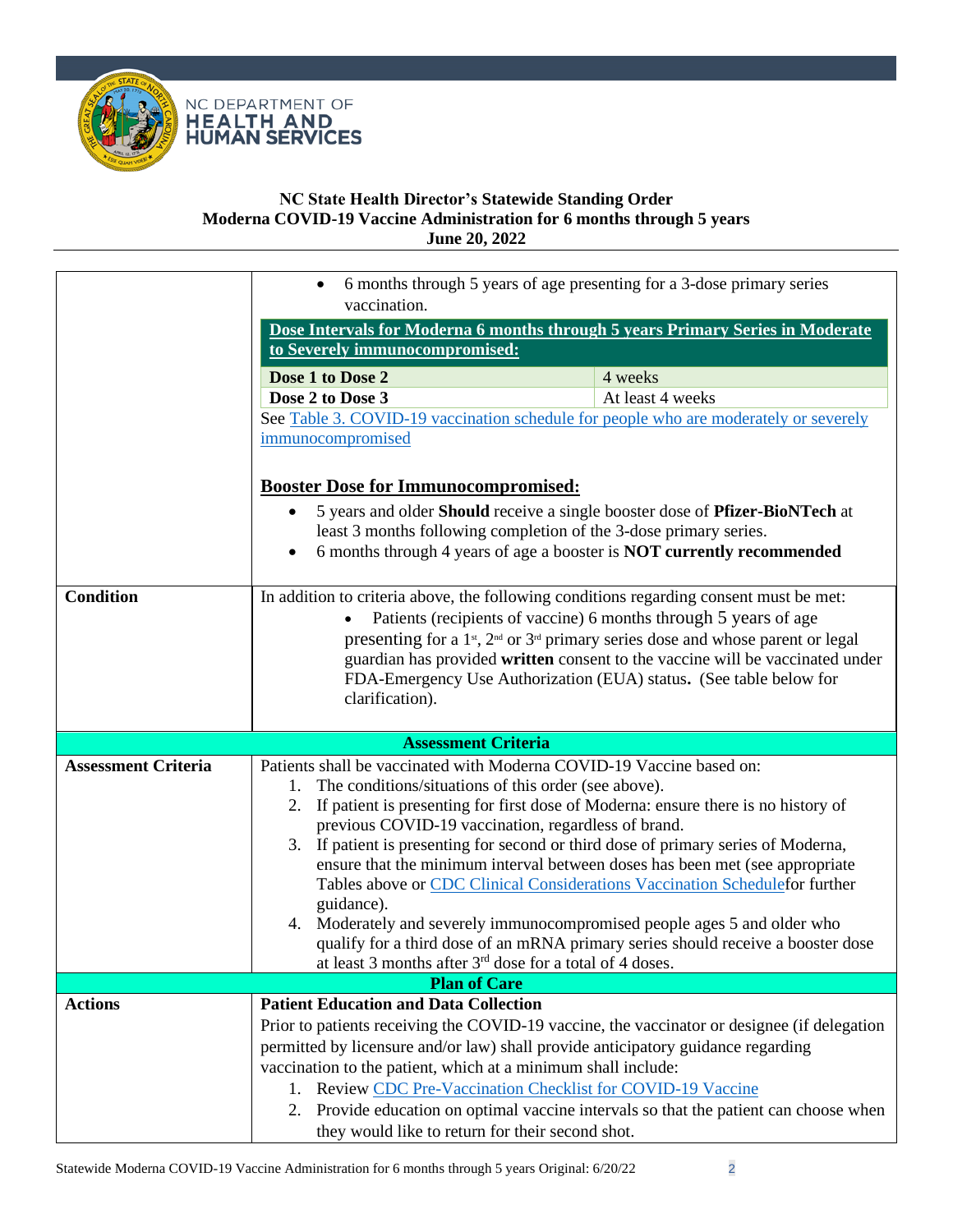

| 3. Fact Sheet for Recipients and Caregivers for Moderna COVID-19 vaccine 6<br>months through 5-years<br>4. Patient's authorized caregiver should consult primary care or other health care<br>provider if they have questions regarding which COVID-19 vaccine they should |
|----------------------------------------------------------------------------------------------------------------------------------------------------------------------------------------------------------------------------------------------------------------------------|
|                                                                                                                                                                                                                                                                            |
|                                                                                                                                                                                                                                                                            |
|                                                                                                                                                                                                                                                                            |
|                                                                                                                                                                                                                                                                            |
| receive for primary and booster doses. Refer to Interim Clinical Considerations for                                                                                                                                                                                        |
| latest vaccine information.                                                                                                                                                                                                                                                |
| 5. V-safe information sheet to vaccine recipients/caregivers and encourage vaccine                                                                                                                                                                                         |
| recipients to participate in V-safe.                                                                                                                                                                                                                                       |
| Moderna COVID-19 vaccine 6 months through 5-years: Administration                                                                                                                                                                                                          |
| <b>Procedures</b>                                                                                                                                                                                                                                                          |
| 1. Review Interim Clinical Considerations for Use of COVID-19 Vaccines Currently                                                                                                                                                                                           |
| Approved or Authorized in the United States.                                                                                                                                                                                                                               |
| 2. Review the Fact Sheets for Healthcare Providers Administering Moderna                                                                                                                                                                                                   |
| COVID-19 vaccine 6 months through 5years. Moderna COVID-19 Vaccine                                                                                                                                                                                                         |
| supplied in multiple-dose vials with a dark blue cap and a label with a magenta                                                                                                                                                                                            |
| border intended for use in individuals 6 months through 5 years of age should not                                                                                                                                                                                          |
| be used in individuals 6 years of age and older because of the potential for vaccine                                                                                                                                                                                       |
| administration errors, including dosing errors.                                                                                                                                                                                                                            |
| 3. Appropriate medical treatment and clinical staff able to manage immediate allergic                                                                                                                                                                                      |
| reactions must be immediately available in the event an acute anaphylactic reaction                                                                                                                                                                                        |
| occurs following administration of mRNA COVID-19 vaccine.                                                                                                                                                                                                                  |
| 4. A medical provider, defined as a physician, physician assistant, nurse practitioner,                                                                                                                                                                                    |
| or a pharmacist authorized to order COVID-19 vaccines by the PREP Act must be                                                                                                                                                                                              |
| accessible to provide medical supervision of the vaccination site/service, to assess                                                                                                                                                                                       |
| and evaluate individuals who present with contraindications or precautions to                                                                                                                                                                                              |
| vaccination, and to answer questions or address problems with carrying out this                                                                                                                                                                                            |
| standing order. This may be telephone or virtual accessibility.                                                                                                                                                                                                            |
| 5. Review Special Circumstances, Precautions, Contraindications, and Criteria or                                                                                                                                                                                           |
| Circumstances for Notifying Medical Provider sections of this standing order                                                                                                                                                                                               |
| before administering the COVID-19 vaccine. For additional information see                                                                                                                                                                                                  |
| <b>COVID-19 Vaccines for Special Populations.</b>                                                                                                                                                                                                                          |
| 6. Following the current CDC Pre-Vaccination Checklist for COVID-19 Vaccines,                                                                                                                                                                                              |
| instruct patients accordingly or consult with overseeing provider.                                                                                                                                                                                                         |
| The pre-vaccination checklist shall be followed with the following<br>a.                                                                                                                                                                                                   |
| exception: COVID-19 vaccination should <i>not</i> be deferred in patients who                                                                                                                                                                                              |
| received monoclonal antibody treatment or convalescent plasma. Patients                                                                                                                                                                                                    |
| should delay taking EVUSHELD for two weeks after COVID-19                                                                                                                                                                                                                  |
| vaccination.                                                                                                                                                                                                                                                               |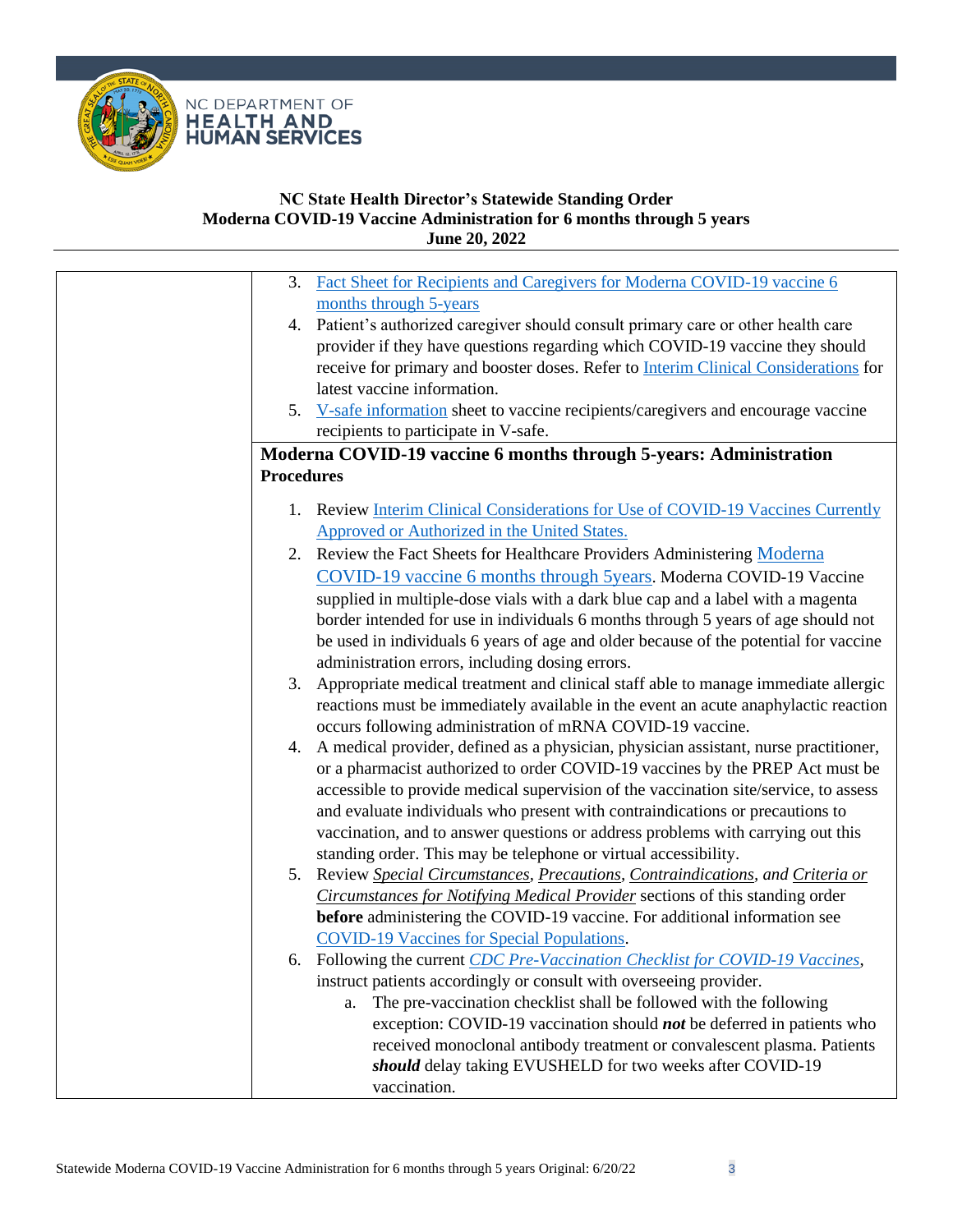

|          | policy and in accordance with NC General Statute. 90-21.13.     | 7. Individuals under 18 presenting for COVID vaccine must have written consent<br>from the patient's authorized parent or caregiver prior to administration per agency<br>8. Personal Protective Equipment: Before administering the COVID-19 vaccination,<br>don appropriate personal protective equipment (PPE) per CDC guidelines for<br>COVID-19 vaccinations to protect against the transmission of COVID-19.                                                                                                                                                                                                                                   |  |
|----------|-----------------------------------------------------------------|------------------------------------------------------------------------------------------------------------------------------------------------------------------------------------------------------------------------------------------------------------------------------------------------------------------------------------------------------------------------------------------------------------------------------------------------------------------------------------------------------------------------------------------------------------------------------------------------------------------------------------------------------|--|
|          | <b>Vaccine Product &amp; Preparation:</b>                       |                                                                                                                                                                                                                                                                                                                                                                                                                                                                                                                                                                                                                                                      |  |
| 1.<br>2. | Dosing: Administer 25 mcg Moderna COVID-19 vaccine for:         | <b>Vaccine Preparation:</b> Follow manufacturer's guidance for storing/handling mixed<br>vaccine. Refer to: Moderna COVID-19 Vaccine Preparation and Administration<br>Summary. In general, the same mRNA vaccine product should be used for all<br>doses in the primary series. See CDC guidance for exceptional situations.                                                                                                                                                                                                                                                                                                                        |  |
|          | Dosing for Moderna COVID-19 vaccine 6 months<br>through 5-years |                                                                                                                                                                                                                                                                                                                                                                                                                                                                                                                                                                                                                                                      |  |
|          | <b>Primary series:</b><br>Dose $1, 2$ or $3rd$                  | 25 mcg, Moderna BLUE cap<br>with magenta border: 0.25<br>mL IM injection                                                                                                                                                                                                                                                                                                                                                                                                                                                                                                                                                                             |  |
|          | does not need to be repeated.                                   | *Patients shall receive the same brand of COVID-19 vaccine for their entire primary series.<br>If a dose of a different mRNA product is inadvertently administered, that dose is valid and                                                                                                                                                                                                                                                                                                                                                                                                                                                           |  |
|          | and deviations, and take action as directed.                    | *When a patient inadvertently receives an incorrect or inappropriate dose of COVID-19<br>vaccine, review Interim Clinical Considerations, Appendix C for COVID-19 vaccine errors                                                                                                                                                                                                                                                                                                                                                                                                                                                                     |  |
| 3.       | Timing:<br>recommended. (See interval tables above)             | a. All recommended doses of Moderna COVID-19 vaccine shall be<br>administered as close to the recommended interval as possible. More<br>information on timing is available in the CDC Interim Clinical<br>Considerations guidance. Doses that are given up to 4 days (the "grace"<br>period") before the recommended interval are valid and should not be<br>repeated. The 4-day grace period shall not be used to prospectively<br>schedule or administer a COVID-19 vaccine dose earlier than<br>b. People should receive the recommended age-appropriate vaccine dosage<br>based on their age on the day of vaccination. If a person moves from a |  |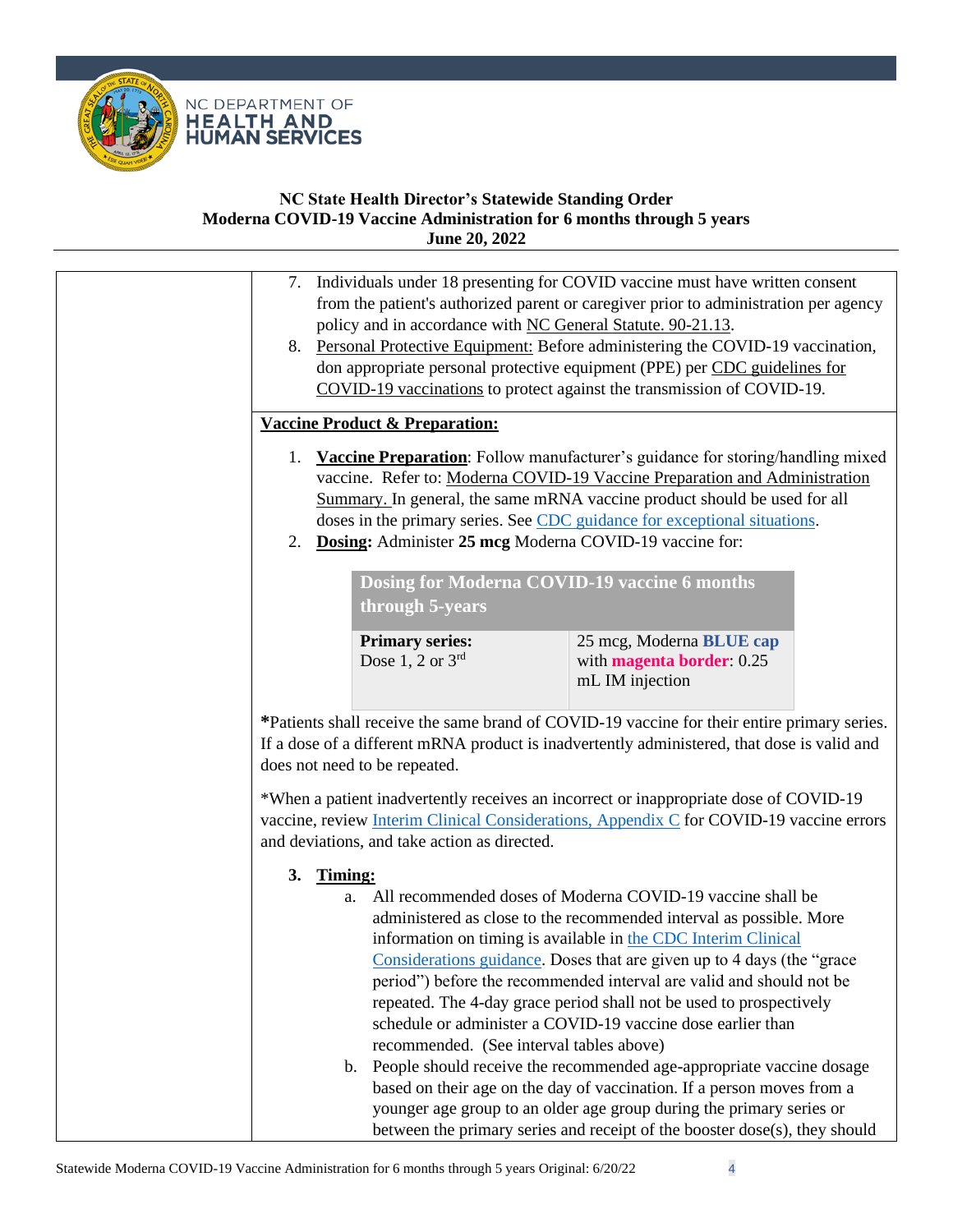

|                              |                                               | receive the vaccine product and dosage for the older age group for all<br>subsequent doses. For specific guidance see CDC Interim Clinical<br>Considerations on Transitioning from a younger to older age group                                                                                                                                                                                  |                                                                                                                                                                                                                                                              |
|------------------------------|-----------------------------------------------|--------------------------------------------------------------------------------------------------------------------------------------------------------------------------------------------------------------------------------------------------------------------------------------------------------------------------------------------------------------------------------------------------|--------------------------------------------------------------------------------------------------------------------------------------------------------------------------------------------------------------------------------------------------------------|
| $c_{\cdot}$                  |                                               | Timing (interval) of booster doses is determined by brand of COVID-19                                                                                                                                                                                                                                                                                                                            |                                                                                                                                                                                                                                                              |
|                              | Vaccine administered for Primary Series       |                                                                                                                                                                                                                                                                                                                                                                                                  |                                                                                                                                                                                                                                                              |
|                              |                                               | (Also, see CDC Clinical Considerations for further guidance.<br>4. See Interim Clinical Considerations, Appendix C for information on COVID-19                                                                                                                                                                                                                                                   |                                                                                                                                                                                                                                                              |
|                              | vaccine errors and administration deviations. |                                                                                                                                                                                                                                                                                                                                                                                                  |                                                                                                                                                                                                                                                              |
| <b>Administration:</b><br>5. |                                               |                                                                                                                                                                                                                                                                                                                                                                                                  |                                                                                                                                                                                                                                                              |
|                              |                                               | a. Route of Administration: Use the chart below to determine appropriate needle gauge                                                                                                                                                                                                                                                                                                            |                                                                                                                                                                                                                                                              |
|                              | and site of intramuscular injection.          |                                                                                                                                                                                                                                                                                                                                                                                                  |                                                                                                                                                                                                                                                              |
| <b>Age of Patient</b>        | <b>Needle Gauge</b>                           | <b>Needle Length</b>                                                                                                                                                                                                                                                                                                                                                                             | <b>Injection Site</b>                                                                                                                                                                                                                                        |
| Infants, 6-12 months 25 mm   |                                               | 1 inch                                                                                                                                                                                                                                                                                                                                                                                           | Anterolateral thigh                                                                                                                                                                                                                                          |
| Toddlers, 1-2 years 25-32 mm |                                               | 1-1.25 inch                                                                                                                                                                                                                                                                                                                                                                                      | Anterolateral thigh                                                                                                                                                                                                                                          |
|                              | 16-25 mm                                      | $*5/8$ inch-1 inch                                                                                                                                                                                                                                                                                                                                                                               | Deltoid muscle                                                                                                                                                                                                                                               |
| <b>Children, 3-5 years</b>   | 16-25 mm                                      | $*5/8$ inch-1 inch                                                                                                                                                                                                                                                                                                                                                                               | Deltoid muscle                                                                                                                                                                                                                                               |
|                              | 25-32 mm                                      | 1-1.25 inch                                                                                                                                                                                                                                                                                                                                                                                      | Anterolateral thigh                                                                                                                                                                                                                                          |
|                              |                                               | contaminated, or if the needle used to draw up the vaccine is not the correct size                                                                                                                                                                                                                                                                                                               | injecting it into a patient is not necessary unless the needle has been damaged,                                                                                                                                                                             |
| 6.<br>7.                     | with other vaccines.                          | used, skin must be stretched tightly (do not bunch subcutaneous tissue).<br>Multiple vaccinations: If multiple vaccines are administered at a single visit,<br>administer each injection in a different injection site following guidance in the<br>Bleeding Risk: Patients with blood disorders or who are on blood thinners:<br>pressure on the site, without rubbing, for at least 2 minutes. | for the patient based on their reported weight. Patient's authorized caregiver may<br>self-report the child's weight for needle selection purposes. *If a 5/8-inch needle is<br>CDC Interim Clinical Considerations on Coadministration of COVID-19 vaccines |
| 8.<br><b>Documentation:</b>  |                                               |                                                                                                                                                                                                                                                                                                                                                                                                  | administer the vaccine using a 23 gauge or smaller caliber needle, followed by firm                                                                                                                                                                          |
|                              |                                               |                                                                                                                                                                                                                                                                                                                                                                                                  | a. Patient self-attestation to severe or moderate immunocompromise should                                                                                                                                                                                    |
|                              |                                               | be done within the notes section in CVMS or comparable section of an                                                                                                                                                                                                                                                                                                                             |                                                                                                                                                                                                                                                              |
|                              | EHR or other documenting systems.             |                                                                                                                                                                                                                                                                                                                                                                                                  |                                                                                                                                                                                                                                                              |
| b.                           |                                               | <b>CVMS/NCIR:</b> Document vaccine record in CVMS or NCIR within 24                                                                                                                                                                                                                                                                                                                              |                                                                                                                                                                                                                                                              |
|                              |                                               | hours after vaccine administration per system guidelines found at:                                                                                                                                                                                                                                                                                                                               |                                                                                                                                                                                                                                                              |
|                              |                                               | https://immunize.nc.gov/providers/covid-19training.htm. If vaccine is                                                                                                                                                                                                                                                                                                                            |                                                                                                                                                                                                                                                              |
|                              |                                               | hours from administration to also enter data in CVMS or NCIR.                                                                                                                                                                                                                                                                                                                                    | documented in the EHR within 24 hours, providers have no more than 72                                                                                                                                                                                        |
|                              |                                               | Determining whether to document in CVMS versus NCIR should occur                                                                                                                                                                                                                                                                                                                                 |                                                                                                                                                                                                                                                              |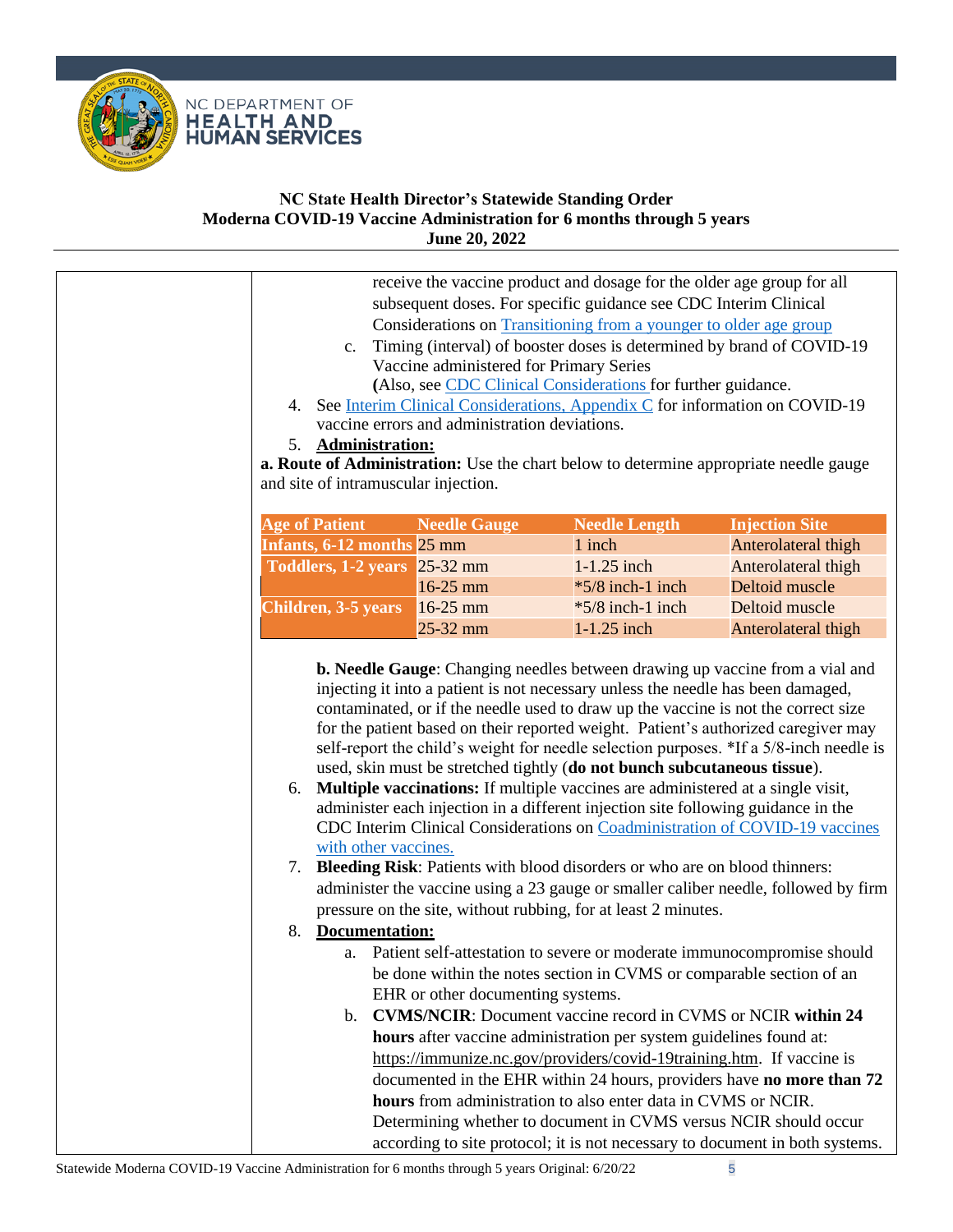



| Electronic Medical Record: If necessary for billing or other purposes,<br>document patient COVID-19 vaccination in agency electronic medical<br>record per agency policy.<br>d. Provide recipient's authorized caregiver COVID-19 Vaccination Record |
|------------------------------------------------------------------------------------------------------------------------------------------------------------------------------------------------------------------------------------------------------|
|                                                                                                                                                                                                                                                      |
|                                                                                                                                                                                                                                                      |
|                                                                                                                                                                                                                                                      |
| Card indicating the vaccine dose number, product name/manufacturer, lot                                                                                                                                                                              |
| number, date of vaccination, name/location of vaccinator and clinic site.                                                                                                                                                                            |
| e. Counsel when and how patient needs to schedule return appointment for                                                                                                                                                                             |
| follow up of COVID-19 vaccine, if applicable.                                                                                                                                                                                                        |
| Moderna COVID-19 vaccine 6 months through 5-years: Observation and                                                                                                                                                                                   |
| <b>Follow-Up</b>                                                                                                                                                                                                                                     |
|                                                                                                                                                                                                                                                      |
| <b>1. Post-vaccination Observation:</b> Nurses, EMS, or other individuals who are trained                                                                                                                                                            |
| and supervised by clinical staff shall observe patients post-vaccination for                                                                                                                                                                         |
| immediate allergic reactions according to the Centers for Disease Control and                                                                                                                                                                        |
| Prevention guidelines for the following time periods:                                                                                                                                                                                                |
| a. 30 minutes:                                                                                                                                                                                                                                       |
| i. Persons with a history of an immediate allergic reaction of any                                                                                                                                                                                   |
| severity to a non-COVID-19 vaccine                                                                                                                                                                                                                   |
| ii. Persons with a history of anaphylaxis due to any cause                                                                                                                                                                                           |
| iii. People with a contraindication to a different type of COVID-19                                                                                                                                                                                  |
| vaccine (for example, people with a contraindication to a viral                                                                                                                                                                                      |
| vector vaccine-Janssen/Johnson and Johnson who receive a                                                                                                                                                                                             |
| mRNA vaccine-COMIRNATY/Pfizer or Moderna) should be                                                                                                                                                                                                  |
| observed for 30 minutes following vaccination.                                                                                                                                                                                                       |
| iv. Persons with an immediate (within 4 hours of exposure) non-                                                                                                                                                                                      |
| severe allergic reaction to a COVID-19 vaccine or injectable                                                                                                                                                                                         |
| therapy                                                                                                                                                                                                                                              |
| b. 15 minutes: All other persons                                                                                                                                                                                                                     |
| Anaphylaxis Management: Be prepared to manage medical emergencies by<br>2.                                                                                                                                                                           |
| following your emergency response policies, procedures, and standing orders for                                                                                                                                                                      |
| any vaccine reaction, which must include appropriate equipment and medications                                                                                                                                                                       |
| (e.g., epinephrine, diphenhydramine) where vaccines are provided to respond to                                                                                                                                                                       |
| severe allergic reactions and anaphylaxis.                                                                                                                                                                                                           |
| 3. Syncope: Be prepared to manage syncope as it may occur in association with                                                                                                                                                                        |
| administration of injectable vaccines, particularly in adolescents. Procedures                                                                                                                                                                       |
| should be in place to avoid injury from fainting.                                                                                                                                                                                                    |
| People who received COVID-19 vaccination outside the United States: The<br><b>Special Circumstances</b>                                                                                                                                              |
| recommendations for people vaccinated outside of the United States depend on the                                                                                                                                                                     |
| vaccine(s) received for the primary series, whether the primary series was completed, and                                                                                                                                                            |
| whether a booster dose was received. Refer to Interim Clinical Considerations, Appendix A                                                                                                                                                            |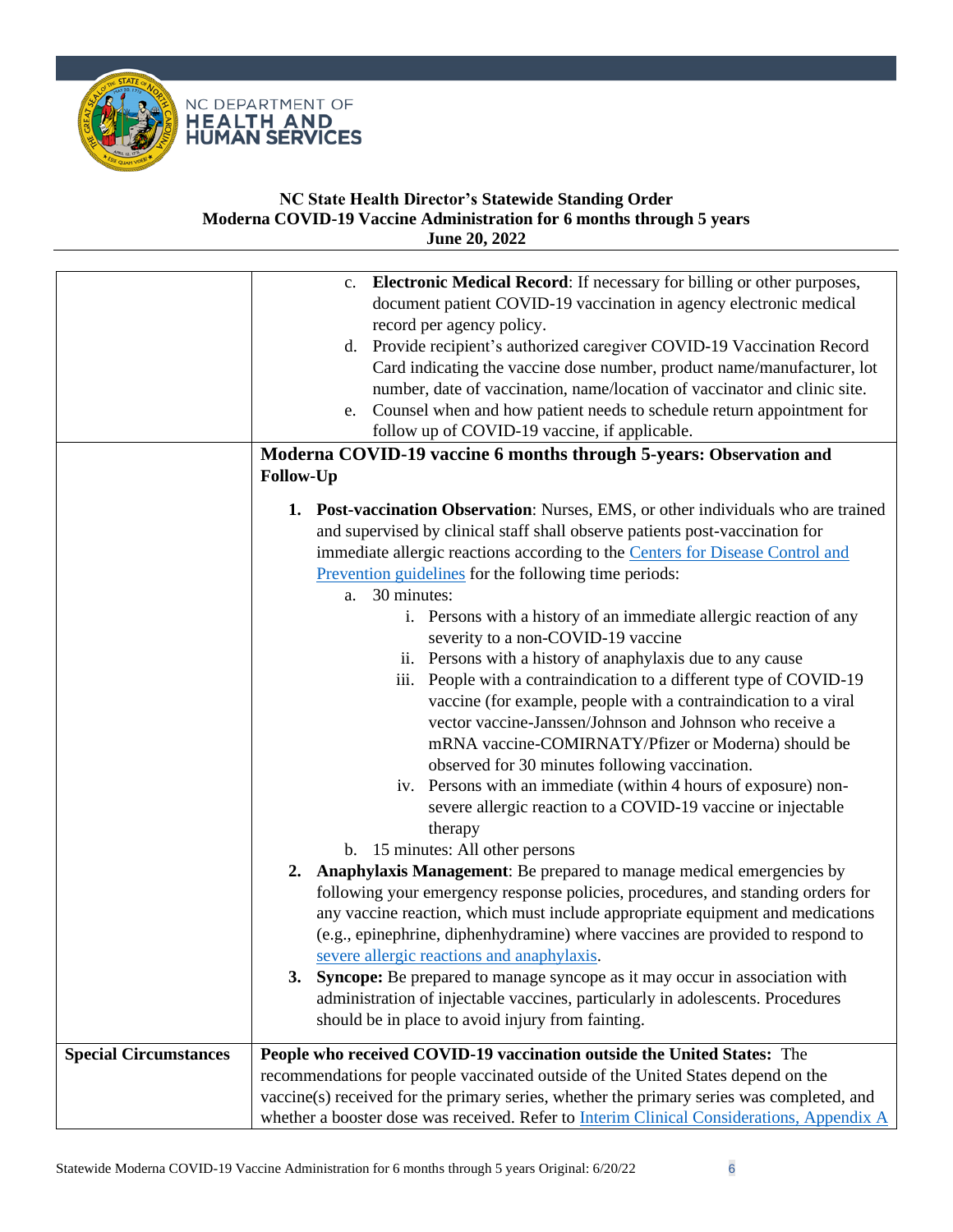

<span id="page-6-0"></span>

|                                             | (People who received COVID-19 vaccine outside the United States) and take action/                                                                                                                                                                                                                                                                                                                                                                                                                                                                                                                                                                                                                                                                                                                                                                                                                                                                                                                                                                                                                                                                                                                                                                                                                                                                                              |
|---------------------------------------------|--------------------------------------------------------------------------------------------------------------------------------------------------------------------------------------------------------------------------------------------------------------------------------------------------------------------------------------------------------------------------------------------------------------------------------------------------------------------------------------------------------------------------------------------------------------------------------------------------------------------------------------------------------------------------------------------------------------------------------------------------------------------------------------------------------------------------------------------------------------------------------------------------------------------------------------------------------------------------------------------------------------------------------------------------------------------------------------------------------------------------------------------------------------------------------------------------------------------------------------------------------------------------------------------------------------------------------------------------------------------------------|
|                                             | consult with medical provider as directed.<br>Participants in clinical trials within or outside the United States who received<br>all the recommended primary series doses of a WHO-EUL COVID-19 vaccine<br>(i.e., not placebo) that is not FDA-approved or FDA-authorized are considered<br>fully vaccinated. In addition, individuals who received a vaccine that is not listed<br>for emergency use by WHO but for which a U.S. data and safety monitoring board<br>or equivalent has independently confirmed efficacy are considered fully<br>vaccinated. *These persons require medical consultation.<br>Clinical trial participants 5 years and older (including moderately or severely<br>immunocompromised people who completed a primary series) should receive a<br>single booster dose of Pfizer-BioNTech COVID-19, unless they have received or<br>plan to receive a booster dose through a clinical trial.<br>If clinical trial participants have questions about whether they should receive an<br>$\bullet$<br>additional and/or booster dose outside of the clinical trial, they should consult with<br>their healthcare provider. Clinical trial participants who did not receive all the<br>recommended doses, or who received other vaccines not listed above, should<br>consult with their healthcare provider to determine if they should receive an FDA- |
|                                             | approved or FDA-authorized COVID-19 vaccine series. For more information,<br>refer to Interim Clinical Considerations, Appendix B (People who received<br>COVID-19 vaccine as part of a clinical Trial)                                                                                                                                                                                                                                                                                                                                                                                                                                                                                                                                                                                                                                                                                                                                                                                                                                                                                                                                                                                                                                                                                                                                                                        |
|                                             |                                                                                                                                                                                                                                                                                                                                                                                                                                                                                                                                                                                                                                                                                                                                                                                                                                                                                                                                                                                                                                                                                                                                                                                                                                                                                                                                                                                |
| <b>Follow-up</b>                            | Adverse events that occur in a recipient following COVID-19 vaccination should be<br>reported to VAERS. Vaccination providers are required by the FDA to report the following<br>that occur after COVID-19 vaccination under BLA or EUA:<br>Vaccine administration errors<br>Information on preventing, reporting, and managing COVID-19 vaccine administration<br>errors is found in Appendix C. Vaccine administration errors and deviations.<br>Administration errors should be reported to VAERS.<br>Serious adverse events<br>$\bullet$<br><b>Cases of Multisystem Inflammatory Syndrome</b>                                                                                                                                                                                                                                                                                                                                                                                                                                                                                                                                                                                                                                                                                                                                                                              |
|                                             | Cases of COVID-19 that result in hospitalization or death<br>Reporting is encouraged for any other clinically significant adverse event, even if it is<br>uncertain whether the vaccine caused the event. Information on how to submit a report to<br>VAERS is available at https://vaers.hhs.govexternal icon or by calling 1-800-822-7967.                                                                                                                                                                                                                                                                                                                                                                                                                                                                                                                                                                                                                                                                                                                                                                                                                                                                                                                                                                                                                                   |
| <b>Precautions for Use of</b><br>this Order | Persons with a history of an immediate allergic reaction to any other vaccine other than<br>1.<br>COVID-19 vaccine or to any injectable therapy (i.e., intramuscular, intravenous, or<br>subcutaneous vaccines or therapies [excluding subcutaneous immunotherapy for<br>allergies, i.e., "allergy shots"]). This includes people with a history of an immediate<br>allergic reaction to a vaccine or injectable therapy that contains multiple components,                                                                                                                                                                                                                                                                                                                                                                                                                                                                                                                                                                                                                                                                                                                                                                                                                                                                                                                    |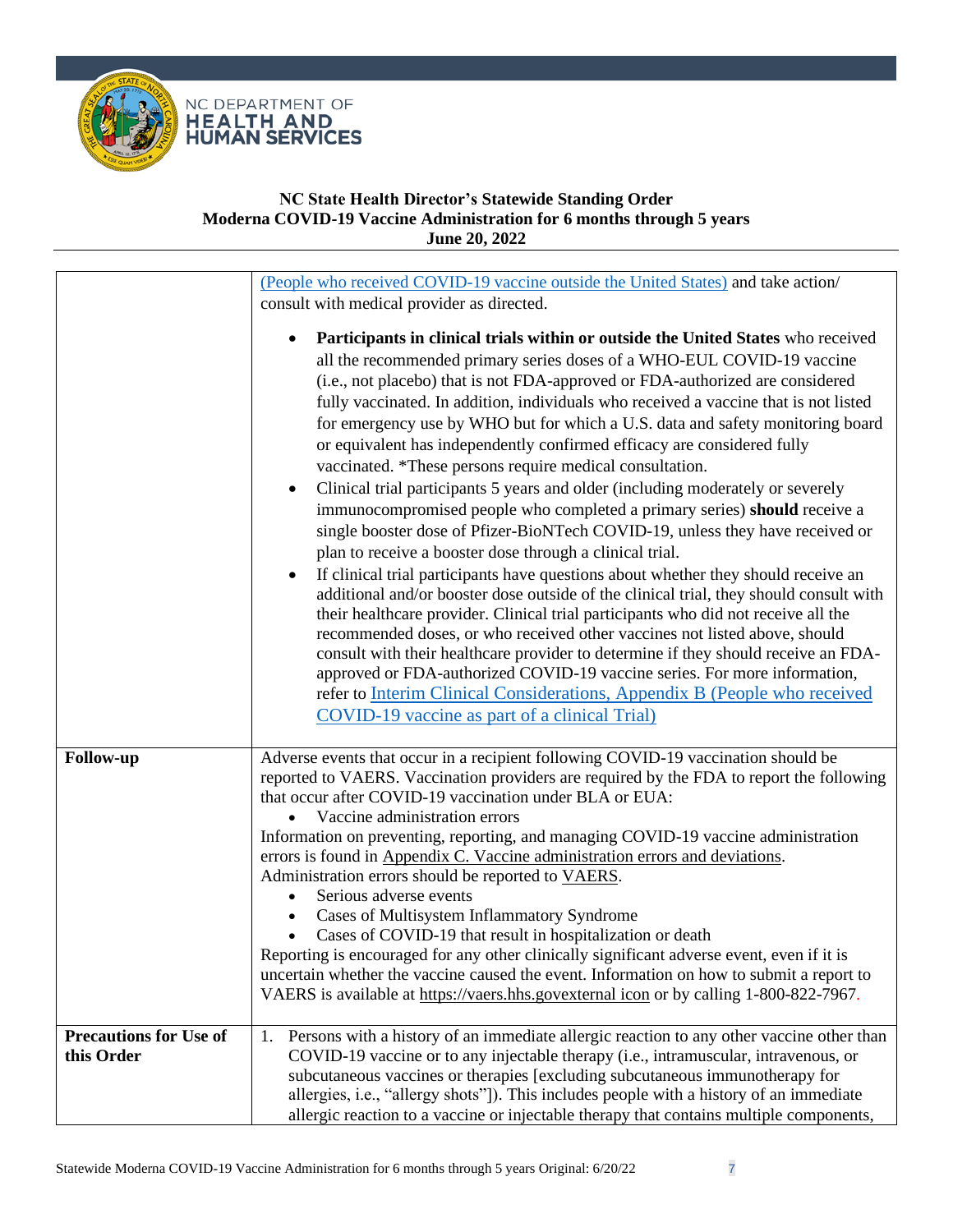

<span id="page-7-1"></span><span id="page-7-0"></span>

|                              | one of which is a COVID-19 vaccine component, even if it is unknown which                       |
|------------------------------|-------------------------------------------------------------------------------------------------|
|                              | component elicited the immediate allergic reaction.                                             |
|                              | Persons with a contraindication to one type of a COVID-19 vaccine (e.g., viral vector $-$<br>2. |
|                              | Janssen/Johnson and Johnson) have a precaution to another (e.g., mRNA -                         |
|                              | COMIRNATY/Pfizer or Moderna) because of potential cross-reactive hypersensitivity.              |
|                              | Consultation with an allergist-immunologist should be considered prior to vaccination           |
|                              | and patients with this precaution should be vaccinated in a health care setting where           |
|                              |                                                                                                 |
|                              | allergic reactions can be immediately managed and under the supervision of a health             |
|                              | care provider experienced in the management of severe allergic reactions.                       |
|                              | 3. Patient self-reported moderate to severe acute illness.                                      |
|                              | 4. Persons with a precaution to vaccination must be counseled about the unknown risks of        |
|                              | experiencing a severe allergic reaction and balance these risks against the benefits of         |
|                              | vaccination.                                                                                    |
|                              | Persons with a history of myocarditis or pericarditis.<br>5.                                    |
|                              | Persons with a history of MIS-C or MIS-A.<br>6.                                                 |
| <b>Contraindications for</b> | Do not administer the COVID-19 Vaccine to individuals with a history of:                        |
| Use of this Order            | • Severe allergic reaction (e.g., anaphylaxis) after a previous dose or to a component of       |
|                              | the vaccine                                                                                     |
|                              | • Immediate allergic reaction of any severity to a previous dose or known (diagnosed)           |
|                              | allergy to a component of the vaccine.                                                          |
|                              | See Appendix A: Interim Clinical Considerations for Use of Covid-19 Vaccines Currently          |
|                              | <b>Approved or Authorized in the United States</b>                                              |
| Criteria or                  | 1. Allergic reaction: Call 911, implement medical emergency protocols and immediately           |
| <b>Circumstances for</b>     | notify the medical provider providing clinical supervision of the vaccination                   |
| <b>Notifying Medical</b>     | site/service.                                                                                   |
| <b>Provider</b>              | 2. Patient reports a precaution for the vaccine.                                                |
|                              | COVID-19 Vaccine history cannot be determined or is not available.<br>3.                        |
|                              | Patients vaccinated with COVID-19 vaccines not authorized or approved in the US.                |
|                              | 5. Patients vaccinated with active COVID-19 vaccine as part of a clinical trial.                |
|                              | Patient reports they are a HCT or CAR-T cell recipient. These patients may need<br>6.           |
|                              | revaccination, dependent on when the transplant or therapy occurred.                            |
|                              | Notify the Medical Provider from the organization providing clinical supervision of the<br>7.   |
|                              | vaccination site/service at any time there are questions or problems with carrying out          |
|                              | this standing order.                                                                            |
|                              | Note: Healthcare providers or health departments in the United States can request a             |
|                              | consultation from CISA COVID for a complex COVID-19 vaccine safety question that is             |
|                              | (1) about an individual patient residing in the United States or vaccine safety issue and (2)   |
|                              | not readily addressed by CDC or Advisory Committee on Immunization Practices                    |
|                              | (ACIP) guidelines.                                                                              |
|                              |                                                                                                 |
|                              |                                                                                                 |